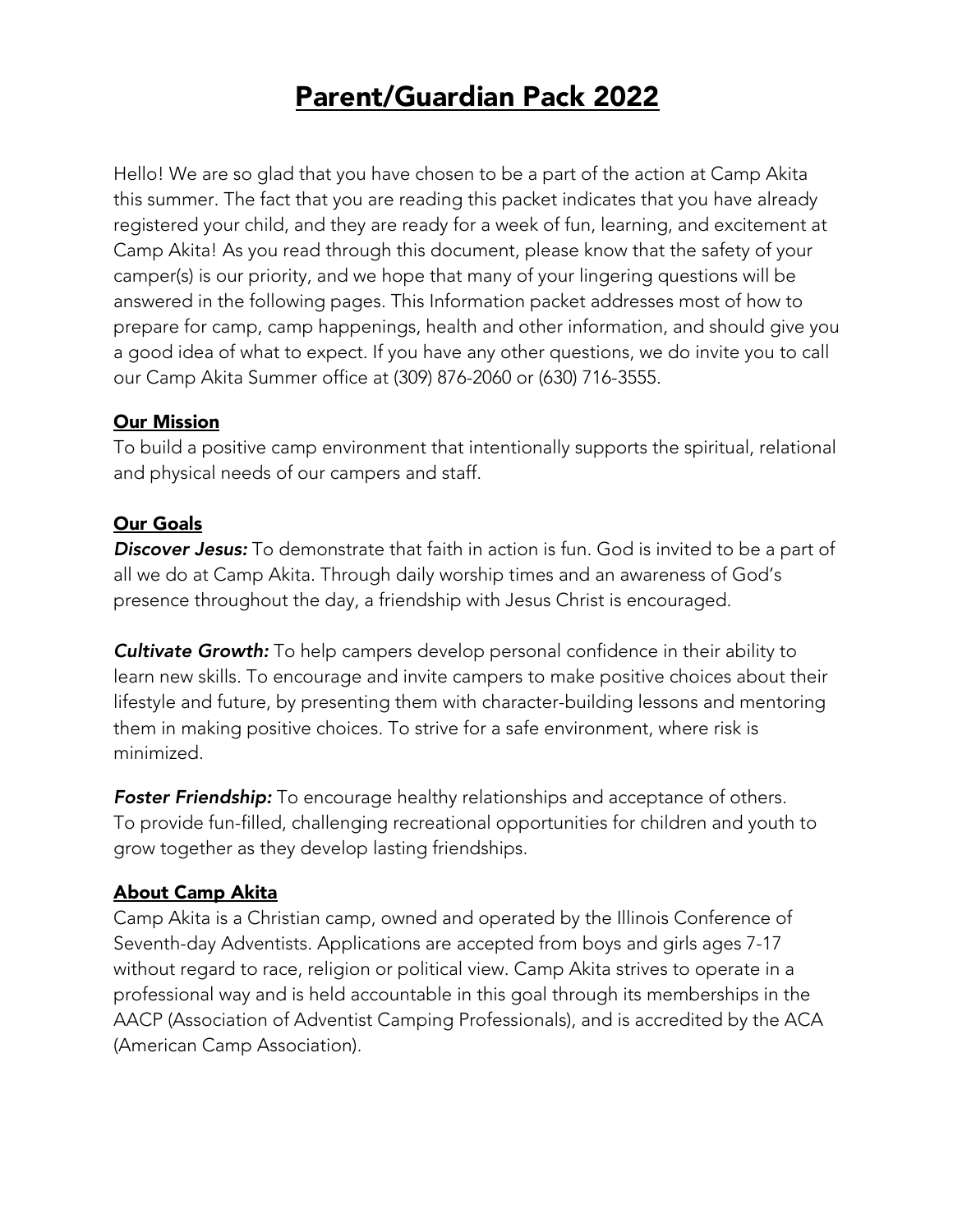# Outstanding Value

Most camps that compare to Camp Akita charge up to three times as much, yet do not offer a staff/camper ratio of 1 to 4. This is possible because we are not-for-profit and our program is sponsored and subsidized by the Illinois Conference of Seventh-day Adventists. Adventists believe that providing positive Christian experiences for kids is a high priority.

#### Camper Registration

Our registration process begins at 2:00 pm. We expect that full payment be made for each camper prior to their arrival at Camp. Upon arrival at Camp Akita, go our Main Lodge where you and your camper(s) will be guided through the Check-in process by our Camp Staff. When the week comes to an end, you and your camper(s) will also be guided through the check-out process by the Camp Staff.

#### Pick-up times

Check-out time for campers is between the hours of 9:00 and 10:00 am on Sunday. We request that every authorized person designated to pick up their child must check-in at the Main Lodge and present a government-issued photo ID before picking up camper. Because your child's safety is our priority, our policy is for campers to leave by the same means they arrived, unless other arrangements have been made.

#### Bus Transportation

This year campers who live in the Chicago Land area have again been blessed with the option of getting free bus transportation to and from camp. This service has been made possible thanks to a partnership between Adventist Health System and the IL Conference of SDA, and we are very thankful! If you have signed up your campers, please check the schedule below for specific times. Please know that due to unforeseen circumstances bus pick up or drop off times may be delayed. We'll do our best to keep you informed through the email and phone number we have on your Ultracamp account. For any questions please contact Stacey DePluzer (630) 716-3555.

| Camp                      | Location                      | Pick up 1st Sunday | Drop off last Sunday |
|---------------------------|-------------------------------|--------------------|----------------------|
| Cub, Junior               | Hinsdale SDA<br>Church        | 9:30am             | 12:15 <sub>pm</sub>  |
| Cub, Junior               | Bolingbrook AMITA<br>Hospital | 10:15am            | 11:30am              |
| Tween, Teen I,<br>Teen II | Hinsdale SDA<br>Church        | 12:30pm            | 12:15 <sub>pm</sub>  |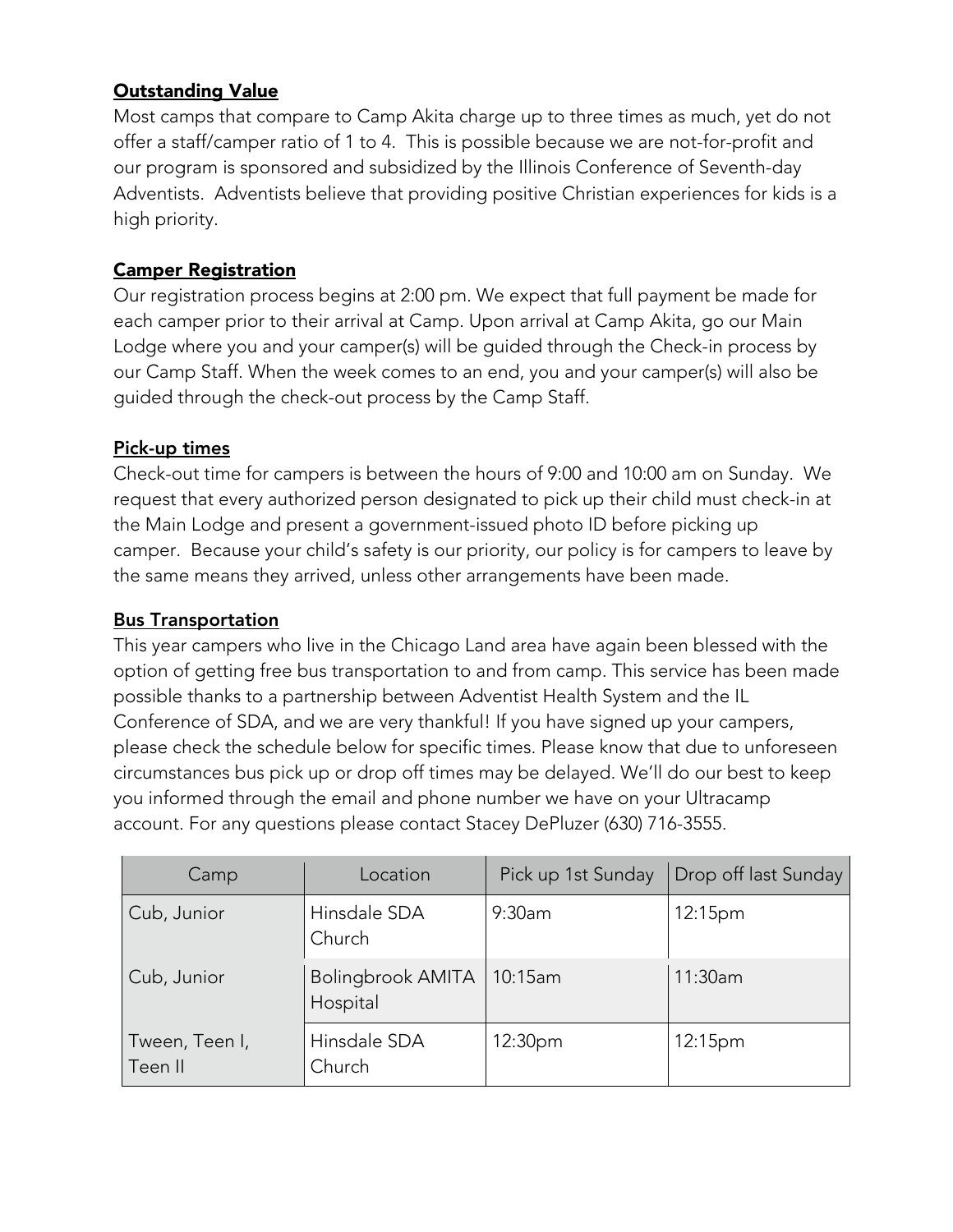| Camp                      | Location                                | Pick up 1st Sunday   Drop off last Sunday |
|---------------------------|-----------------------------------------|-------------------------------------------|
| Tween, Teen I,<br>Teen II | Bolingbrook AMITA   1:00 pm<br>Hospital | 11:30am                                   |

# Visiting Camp

We have a closed campus at Camp Akita. What that means, is that we do not allow visitors on the premises unless previously arranged and agreed with the Summer Camp Director. We appreciate your support to Camp Akita. We invite you to visit only during the opening day and closing day of camp. Should you desire to take a camper from camp early, arrangements must be made with the office.

# Health Insurance Card

We need a copy of the front and back of your insurance card for each child. To upload your file, first scan the copy or take a picture of the front and back of the card and save it as a .jpg or .pdf file. Log into your account and go to the Additional Options menu. Click "Document Center" in the drop-down menu. Under the Downloadable Forms section, select the "Upload" icon to the right of the Insurance Card link and follow the instructions. You can follow these same instructions to upload immunization records.

# Cabin Assignments

During the registration process, you as the parent and/or legal guardian have designated the cabin in which your child will stay. We will do our best to keep him/her in the designated cabin chosen during registration; however, please understand that we hold the right to change the cabin your child has chosen in order to best fit the program.

# Camp Store

Campers always enjoy shopping at the camp store. With the help of the friendly staff in the Camp Akita General Store, your camper will have the opportunity to buy things that can accompany the memories they make through the week, as well as basic snacks. Campers can buy souvenirs to help preserve their memories and help support Camp Akita at the same time. In your Ultracamp account, you can add money for Camp Store use. We recommend \$25-50.

# Cell Phones

Please do not send a cell phone to camp with your child, unless it's needed for medical purposes. If your child brings a cell phone to camp he or she will be asked to leave it with the camp office until it is time to return home. In a situation where you need to be contacted or you need to contact us, the camp's business office (630) 716-3555 is your best resource.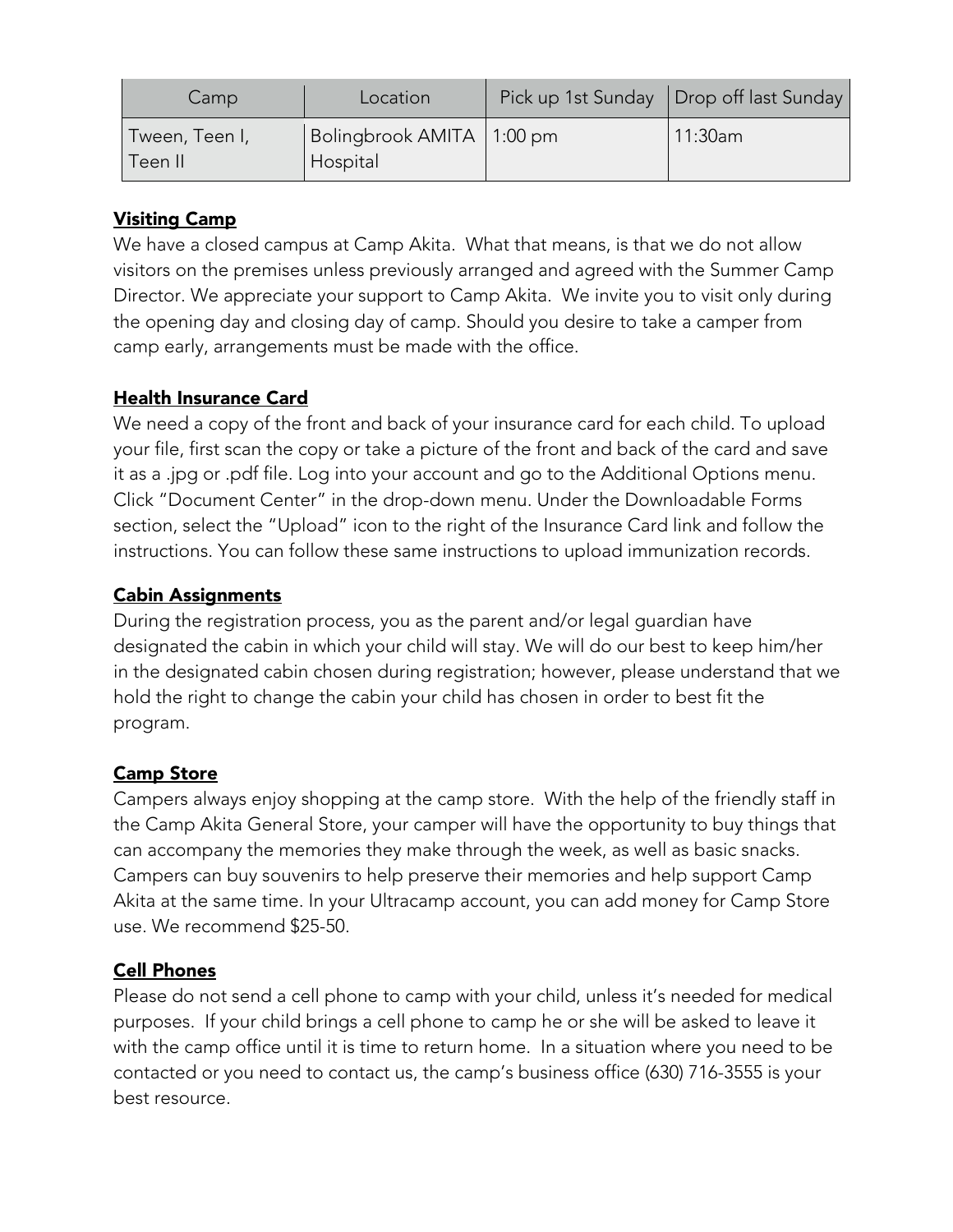# Dress Code

As a Christian camp, Camp Akita's dress code falls strongly on the side of modesty and appropriateness. We realize that there can be a great deal of debate over how modesty and appropriateness are defined. Because of this, it is difficult to state exactly what is and isn't appropriate and we ask for your help in selecting appropriate clothing for your camper. Girls should be particularly sensitive and avoid clothes that are revealing. Messages on clothing should not be suggestive nor be offensive, and at no time should we be able to see the underclothing of boys or girls. When in doubt, leave it at home and no questions will be raised. Thanks for packing selectively, including one-piece swimsuits for girls and board shorts for boys. If there is a "dress-code violation" the camper will simply be asked to change his or her clothing to something more suitable. Thank you so much for your help.

# What to Bring Packing List:

- Sleeping Bag
- A clean mask for each day at camp
- Pillow
- **Everyday Clothes**
- Underwear
- Long Pants/Jeans
- Sweater/Jacket
- Pajamas
- Shoes & Socks
- Flip Flops for shower
- Modest Swimsuit (no two-piece suits for girls or speedos for boys)
- Beach Towel
- Towel & Washcloth
- Soap, Shampoo/Conditioner
- Toothbrush & Toothpaste
- Sunscreen
- Insect Repellent
- Laundry Bag
- Bible
- Flashlight
- Store Money (suggest \$25-50)
- Camera & Film

*Please make sure all personal items have the camper's name on it. Camp Akita is not responsible for lost or stolen items.*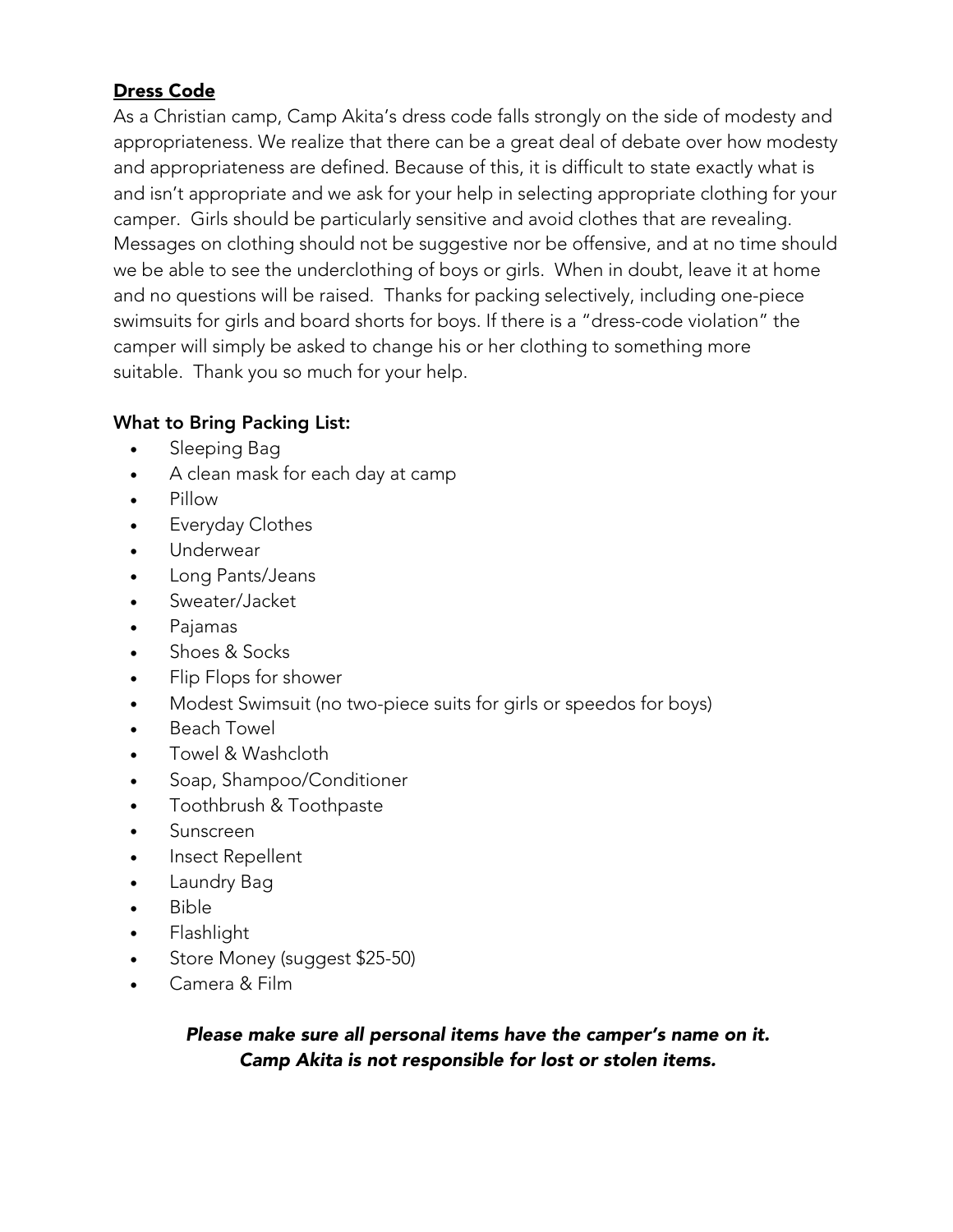#### What Not to Pack

- 1. Laptops, netbooks, small or portable stereos, MP3 players, iPods, cell phones, and the like. We like our campers to focus on building relationships with new friends rather than isolating themselves with music or cell phone conversations.
- 2. Jewelry and any other valuable items: due to safety and security issues we request that jewelry be left at home.
- 3. Fireworks, matches, lighters: flames of all kinds are banned during summer months.
- 4. Drugs, cigarettes, alcohol.

#### Lost & Found

Lost and found items are going to be kept for up to two (2) weeks upon the conclusion of your child's camp. At that time, any unclaimed articles of clothing will be donated to charity. Even though Camp Akita is a Christian camp and we expect our guests to respect each other and each other's personal things, Camp Akita is not responsible for lost or stolen items. To help us minimize the possibility of a lost or stolen personal item, please identify it with your child's first and last name.

#### Health

Please do not bring/send your child to camp if they are sick or have a contagious condition, i.e. fever, pink eye, an infestation of lice, chicken pox, etc. A health professional is on duty 24 hours a day to provide first aid, and to assess and/or refer a camper to more advanced medical care if needed. All medications are to be dispensed by the camp nurse. They should be turned in to the nurse at registration time.

# Covid-19

If your child exhibits any signs and symptoms of COVD-19 or has been around someone who tested positive please keep them home. Mask wearing on camp premises is optional. Vaccination card is not required to attend camp. If your child exhibits signs and symptoms, our medical team will assess and will contact you for further procedures.

# Lice Check

Please be sure to do a lice check on your camper prior to them coming to camp. It's heartbreaking for us and the camper when we have to send someone home due to finding lice during our routine lice check during registration.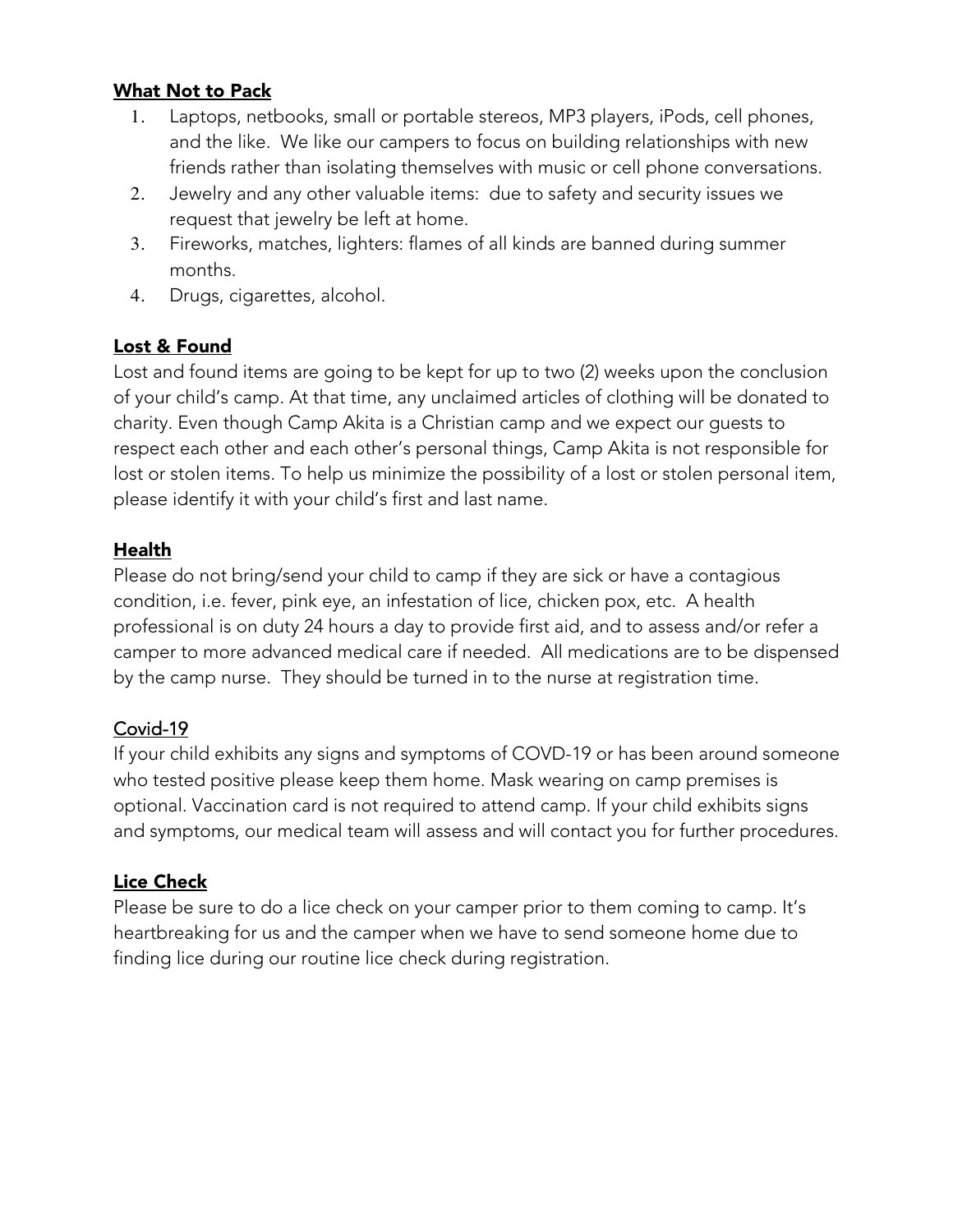#### Homesickness

So far Camp Akita has had a high success rate in identifying the "missing home syndrome" and helping campers readjusting to the camp's programs. However, here are four (4) things we have learned over the years:

- 1. By watching for early signs of discomfort, homesickness is usually avoidable.
- 2. Once parents are out of sight, counselors and other campers come into focus and the fun starts.
- 3. Parents are usually more uneasy about leaving their children than the children are about leaving their parents. Many parents have found that they can prevent homesickness by encouraging their children to spend a night or two away from home before camp starts.
- 4. Calling home and/or calling from home generally does not help. Our staff will assess the need to call home on a case by case basis. When you call your child at camp, it often hinders their adaptability to the camp's program and schedule. Parents, please resist the temptation to call your child at camp.

# Parents Emergency Contact

In the event that your child needs medical care, the camp nurse or camp director will contact you if the child has been in the sick bay for more than 24 hours or if it is deemed that the child must visit the local emergency room.

# Mail

Camper mail is delivered to and picked up from Camp Akita daily; UPS, FedEx, and other carriers also service the camp. Address camper letters and packages to:

(Camper's Name) Camp Akita 1684 Knox Rd 1200 N Gilson, IL 61436-9430

Please do not send more food than 8-10 cabin members can eat in one sitting (without getting a tummy ache!) Please do not send candy. Also, if you would like to send your child or loved one a care package via USPS, please send it a day or two prior to their arrival at camp to assure that they receive it during the week.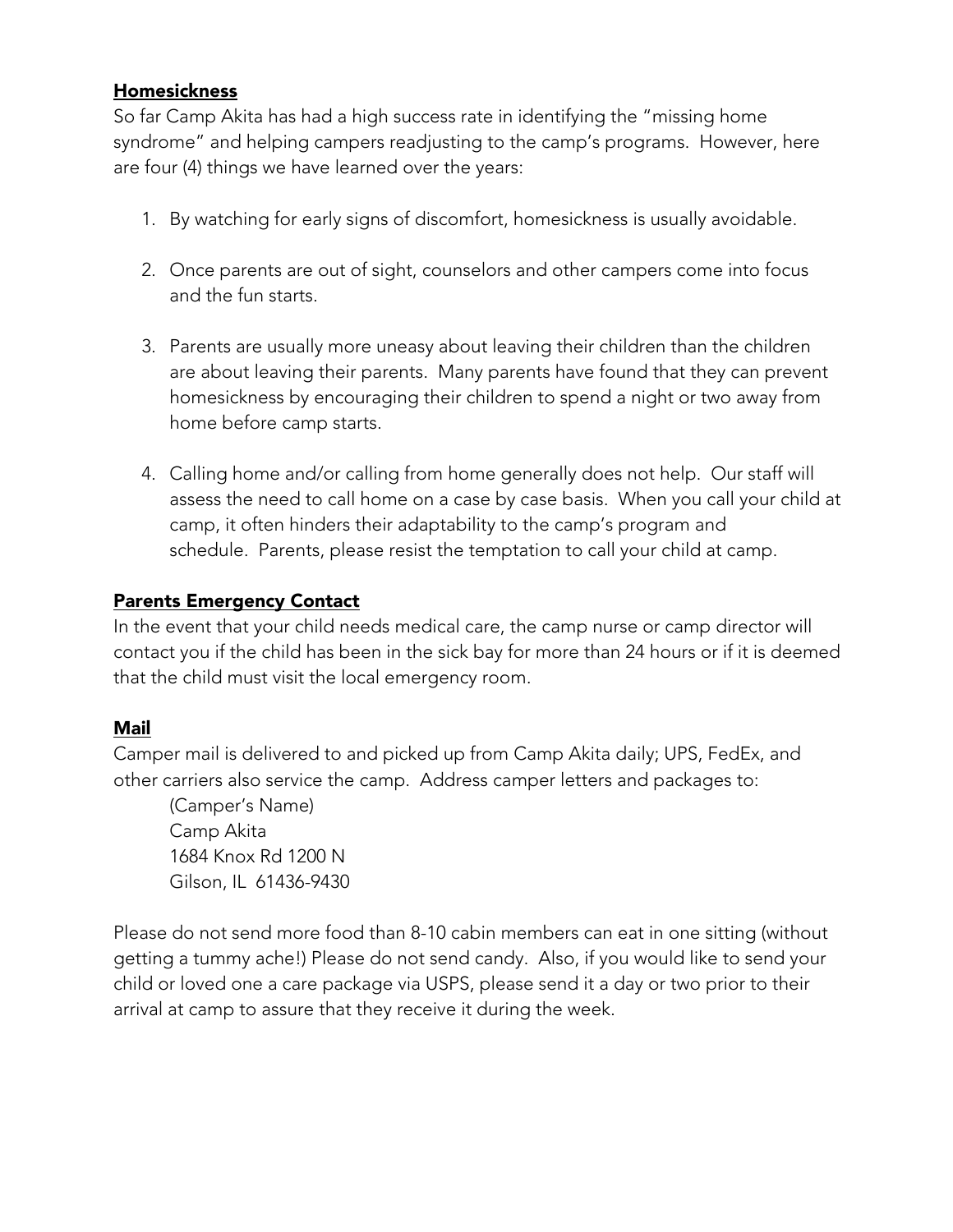## E-mail

We understand that being away from your child may raise your level of anxiety because of being separated from him or her. We welcome and encourage you as a parent to write to your son or daughter to express how much you love them and miss them. You can do so through your Ultracamp account, on the "email your camper" tab, give us a call if you need help finding that tab.

## Medical Expense Coverage

Each camper is covered under a conference-sponsored camp accident medical insurance through AIG Life. The plan has coverage for covered medical expenses incurred as a result of bodily injury sustained by a camper while participating in a scheduled activity sponsored by Camp Akita up to \$5,000. There is also AD&D up to \$7,500 and catastrophic loss up to \$50,000. There is a \$25 deductible per occurrence. Anything above that amount will be covered by parents' insurance. The plan document, which lists the provisions and exclusions, is available from the Illinois Conference Risk Management Department. If a camper becomes ill on their own and needs to see a physician, the parents' health insurance will cover the charges.

#### Campfire: Evening Worship

Every evening your child will participate in the campfire worship with their cabin mates. Campers will sit back and relax as energetic staff put on a memorable program that creatively presents a character-building lesson. This is often their favorite part of camp. Campfire begins with the singing of Camp Akita favorites, old and new songs that campers take home with them when the week is over. The night is capped off with a character building play that displays the grand talents of the Camp Akita staff. Campfire is a fun-filled, positive worship experience for all campers and will provide great memories of their week of camp.

# Teen Camp

A highlight for teen campers is the Teen Banquet during the weeks of Teen Camp. Campers will enjoy a dinner that coordinates with a special theme. The 2022 theme is "Masquerade Ball: Behind the Mask" with camp-dressy attire. A highlight of the night? The Teen Talent Show, where campers will have the chance to showcase their many talents. The evening will be topped off with a special campfire program.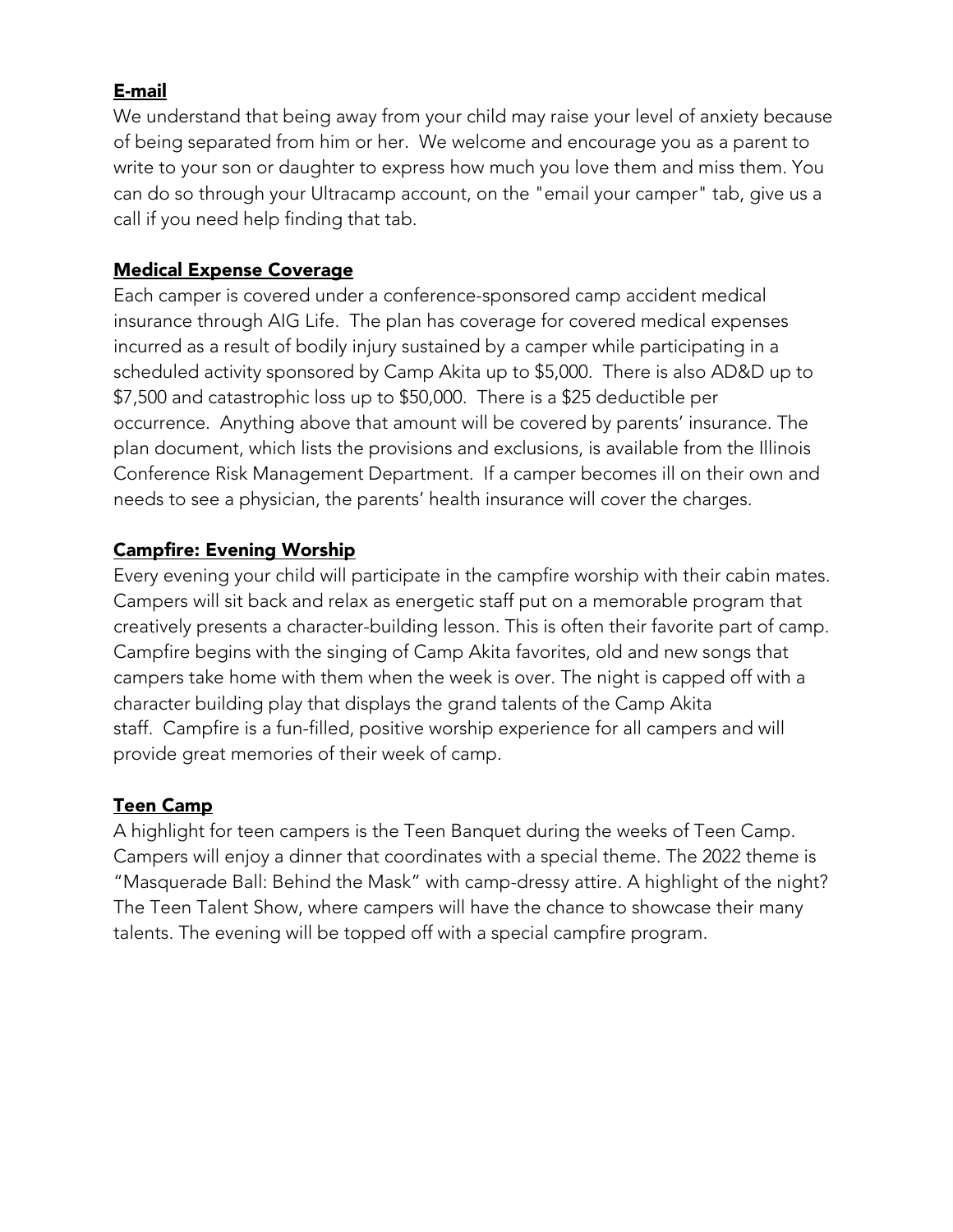## Meals

Your camper will enjoy three healthy meals each day during his/her stay at Camp Akita. Meals served are vegetarian, but do include eggs, cheese, and dairy products. Nutritional balance is always considered and special requests for allergies can be accommodated. If your child is allergic to any food substance, please indicate that on his/her health form.

| <b>Breakfast</b>      | Lunch            | Supper                 |
|-----------------------|------------------|------------------------|
| French Toast          | Spaghetti        | Bean & Cheese Burritos |
| <b>Canned Peaches</b> | Marinara Sauce   | Sour Cream & Salsa     |
| Breakfast potatoes    | Garlic bread     | <b>Black beans</b>     |
| <b>Boiled Eggs</b>    | Steamed Broccoli | Rice                   |
| Oatmeal               | Salad Bar        | Corn Chips             |
| Cold cereal           | <b>Brownie</b>   | Grapes                 |
| Milk                  |                  |                        |

# Refund Policy

A "no show" is defined as by someone who simply does not come to camp and gives no notice. Refunds for a "no show" will be granted only in case of medical emergency, otherwise, a \$250 of the tuition will not be reimbursed. For cancelations within 1 week period or less, \$175 will not be refunded. If your child is a stay over camper, the \$25 Laundry fee (if paid for) will be deemed as refundable. If by any means you need to cancel your reservation, please contact us!

# Campership Fund

Because "kids come first" at Camp Akita, we believe that no child should be turned away because of finances. Our Campership Fund, made possible through the generosity of friends of Camp Akita, is available to any family with financial need. Thank you for investing in young people. For those seeking Campership Fund assistance, call to apply early as funds are limited. Donations to this fund are greatly appreciated all year long.